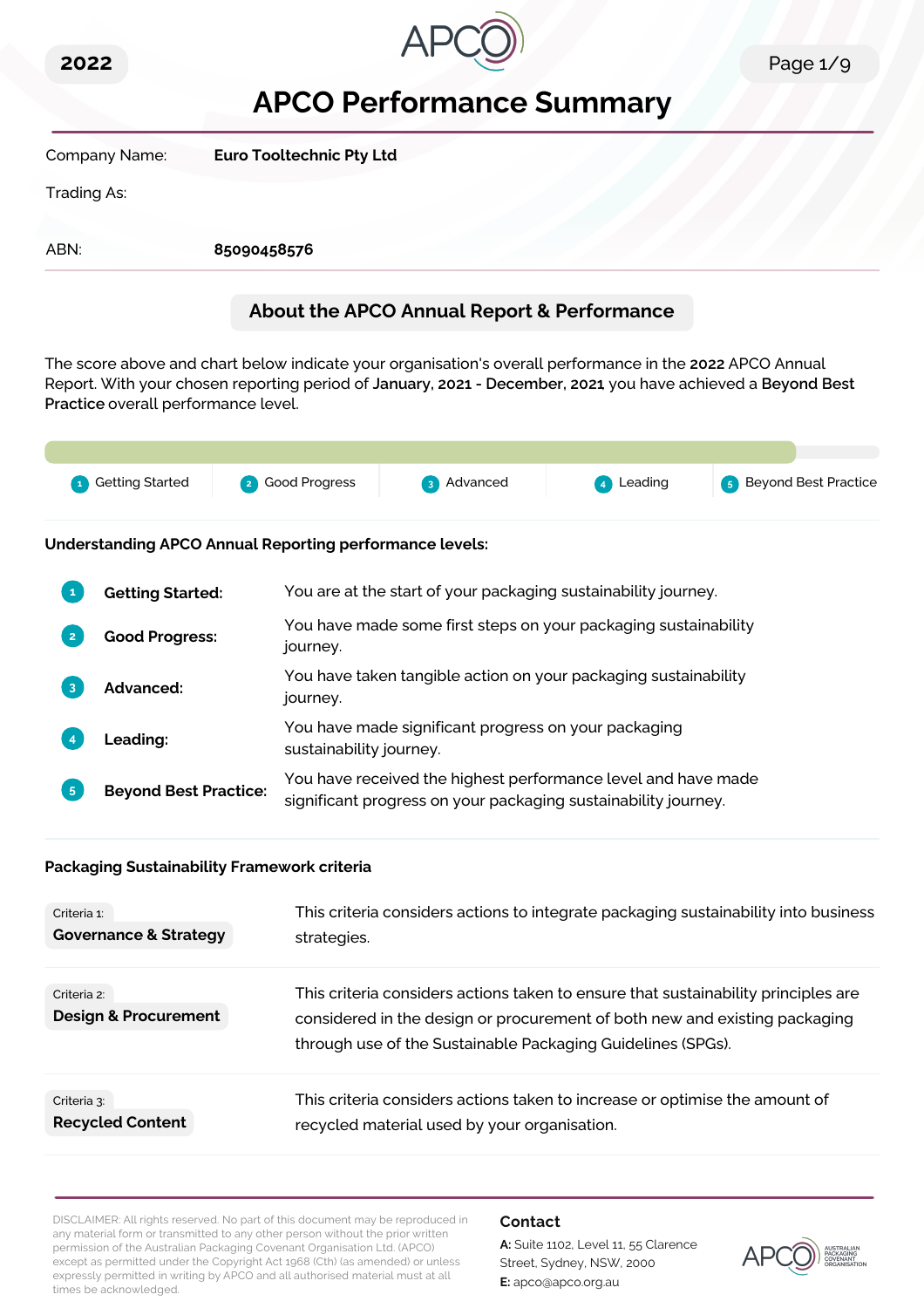|                                             | 2022 | <b>APCO Performance Summary</b>                                                                                                                                                   | Page $2/9$ |
|---------------------------------------------|------|-----------------------------------------------------------------------------------------------------------------------------------------------------------------------------------|------------|
| Criteria 4:<br>Recoverability               |      | This criteria considers actions taken to improve the recovery of packaging at<br>end-of-life and increase use of reusable packaging.                                              |            |
| Criteria 5:<br><b>Disposal Labelling</b>    |      | This criteria considers the extent to which packaging has been labelled to help<br>consumers determine what to do with packaging at end-of-life.                                  |            |
| Criteria 6:<br><b>On-site Waste</b>         |      | This criteria considers progress in increasing the amount of on-site solid waste<br>being diverted from landfill.                                                                 |            |
| Criteria 7:<br><b>Problematic Materials</b> |      | This criteria considers the extent to which organisations are actively phasing out<br>problematic and unnecessary single-use plastic packaging and<br>preventing/reducing litter. |            |
|                                             |      |                                                                                                                                                                                   |            |

# **APCO Annual Report Criteria Performance & Responses**

Provided below are your organisation's responses to the questions within the APCO Annual Report.

Criteria 1

#### **Governance & Strategy**

Does your organisation have a strategy that includes goals for packaging sustainability that addresses the Sustainable Packaging Guidelines (SPGs) or equivalent?

 $Yes$   $\bigcirc$  No

#### Supporting Evidence

We have a Policy in place - Evaluating and procuring packaging using the SPG Guide Lines - Policy Statement: The SPG (Sustainable Packaging Guidelines) assist the APC (Australian Packaging

Covenant) signatories to review and optimize consumer packaging to make efficient use of resources and reduce environmental impact without compromising product quality and safety.

Purpose:

Four key principles need to be considered in the design or procurement of packaging to improve its

*Your full response can be found towards the end of this document.*

#### Criteria 2

# **Design & Procurement**

| Do you use the SPGs to review your packaging?                           | $\bullet$ Yes $\circ$ No |
|-------------------------------------------------------------------------|--------------------------|
|                                                                         |                          |
| Are you keeping records of the outcomes of your reviews using the SPGs? | $\circ$ Yes $\bullet$ No |

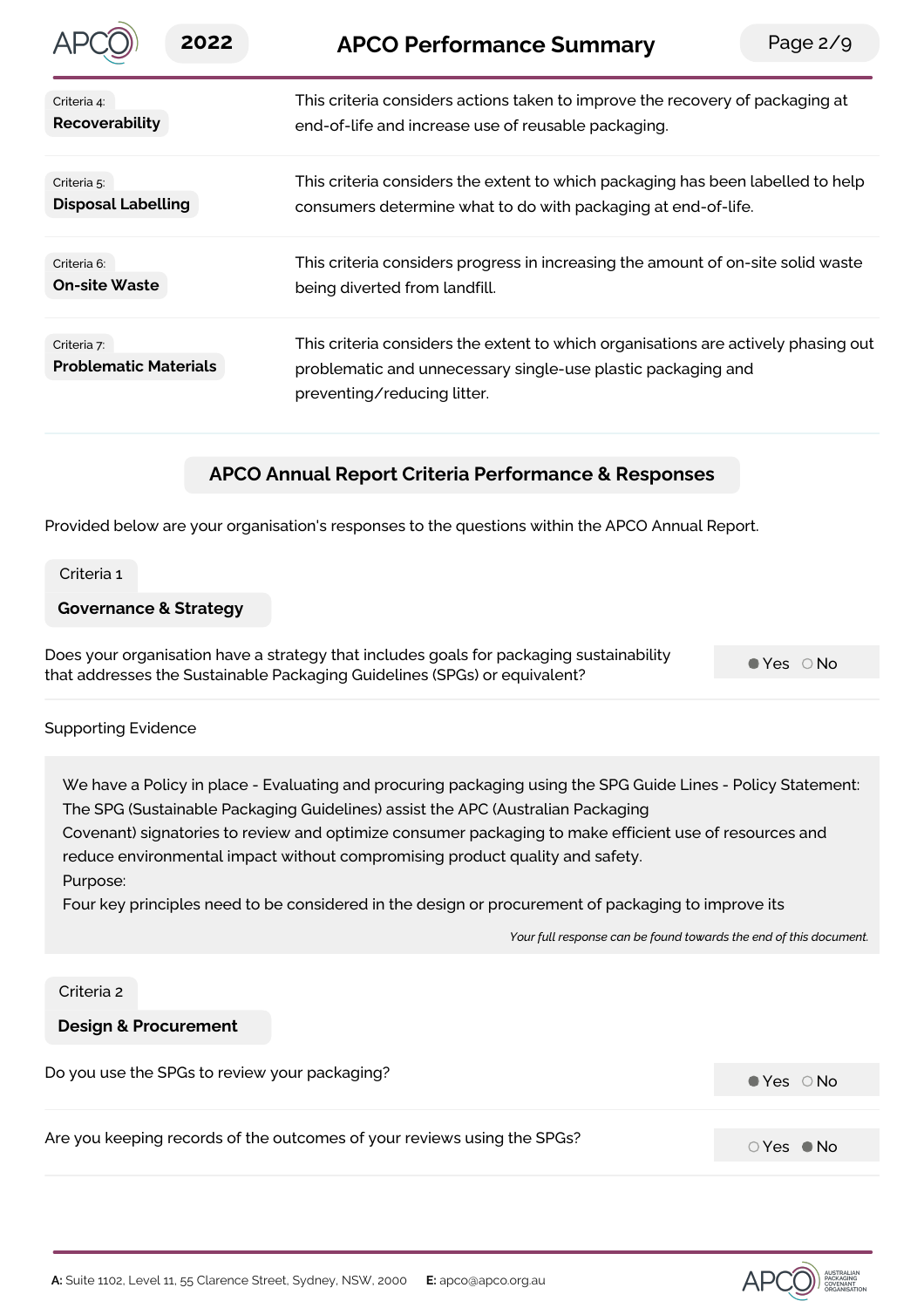

1

#### Please provide an example of a positive outcome you have achieved.

We have reviewed our outgoing finished goods parcels to our customers. In the past, we used to strap each carton 4 times (two straps across each side). We then started to reduce the plastic strapping to 2 straps per carton. Following positive testing we then reduced the plastic strapping to zero. The only exception is if the parcel weights heavier than 20 kgs, then we still apply plastic strapping for additional transport safety to avoid any transport damaged. This new warehouse policy came into place as of October 2021 across all product ranges in the business.

How many reviews did you conduct during the reporting period?

#### Supporting Evidence

A complete new range of Systainers (plastic carry cases) has been introduced throughout 2020/21 and into 2022. This was done over a 18 months transition period where every Systainer has been replaced by the new Generation 3 Systainer range.

#### Criteria 3

#### **Recycled Content**

| Do you have a policy or procedure to buy products and/or packaging made from<br>recycled materials? | $\bullet$ Yes $\circ$ No |
|-----------------------------------------------------------------------------------------------------|--------------------------|
| Does any of your packaging contain recycled materials?                                              |                          |
| Primary                                                                                             | $\bullet$ Yes $\circ$ No |
| Secondary                                                                                           | $\bullet$ Yes $\circ$ No |
| Tertiary                                                                                            | $\bullet$ Yes $\circ$ No |

#### Supporting Evidence

Policy Statement: Tooltechnic Systems Australia is committed to preventing waste whenever possible through the efficient use of natural resources. One of the ways this can be done is by buying products that are recyclable or made from recycled content material. The products should contain the highest amount of post-consumer material and be

*Your full response can be found towards the end of this document.*

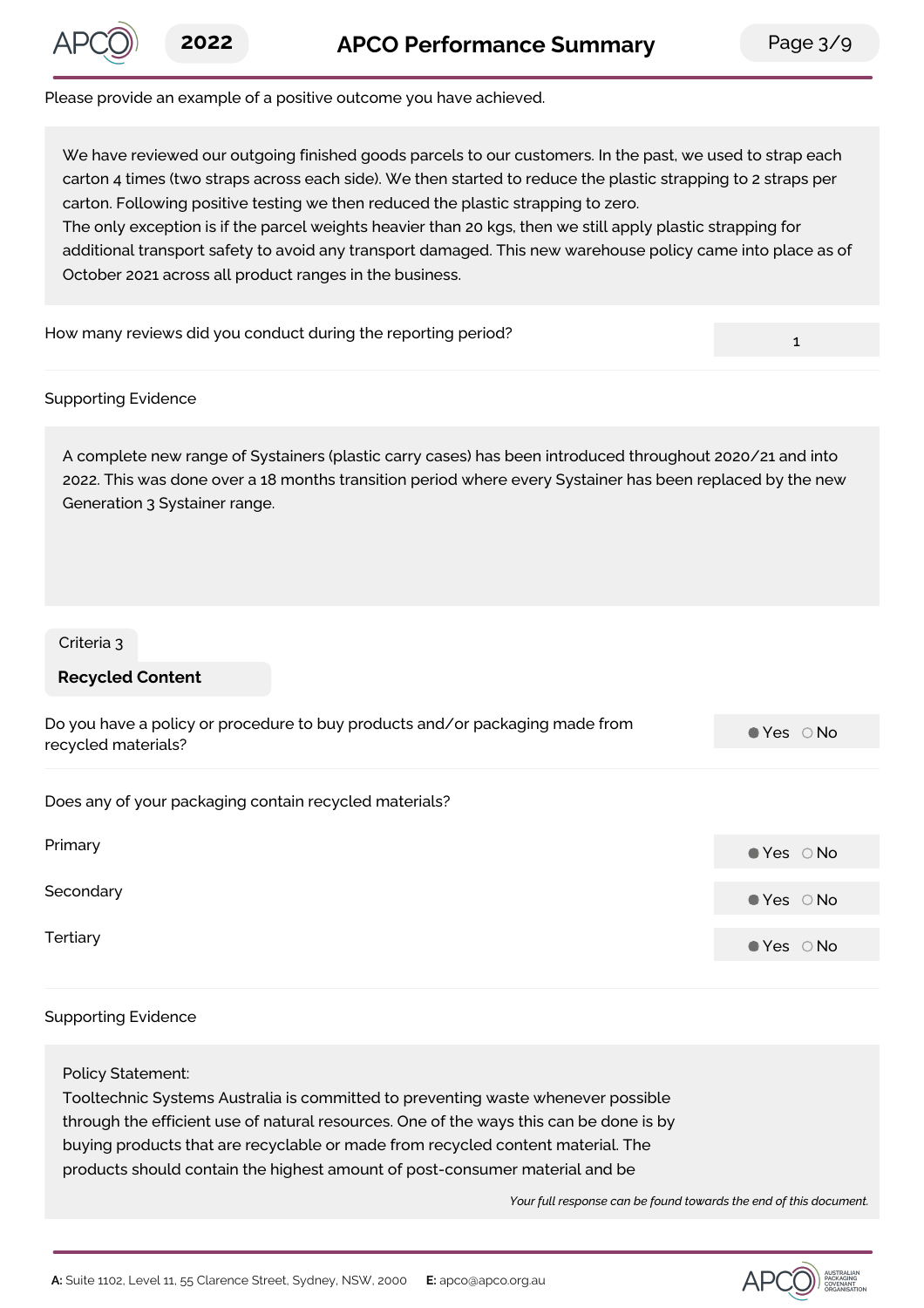

#### Criteria 4

#### **Recoverability**

Have you investigated the recoverability of your packaging to look for opportunities for greater reuse or recycling?

 $Yes$   $\bigcirc$  No

#### Supporting Evidence

Festool products are known for being long-lasting. This preserves resources and the environment. In order to avoid packaging material, our products are delivered in a long-lasting Festool Systainer.

Our objective is to obtain at least 80% of the cellulose content in our products and packaging as raw materials from FSC-certified sources by 2023.

By 2022, a high proportion of blister packaging is intended to be replaced by cardboard boxes. Around 80 t of

*Your full response can be found towards the end of this document.*

#### Criteria 5

#### **Disposal Labelling**

Do you provide disposal information for your packaging on-pack?<br>  $\bullet$  Yes  $\circ$  No

Supporting Evidence

Our Festool products provide disposal information refer to website: https://www.festool.com/company/typically-festool/environment#Ourvision

Criteria 6

#### **On-site Waste**

Do you have a system to collect and recycle used packaging generated at your facilities (e.g. office, warehouse etc.)

 $Yes$   $\bigcirc$  No

#### Supporting Evidence

We have very little packaging waste, as most our used packaging gets recycled through our own warehouse operation. The cardboard, cartons and paper which cannot be used, is going through our cardboard shredder or is being recycled through a dedicated cardboard waste bin which gets collected from our premises twice a

*Your full response can be found towards the end of this document.*

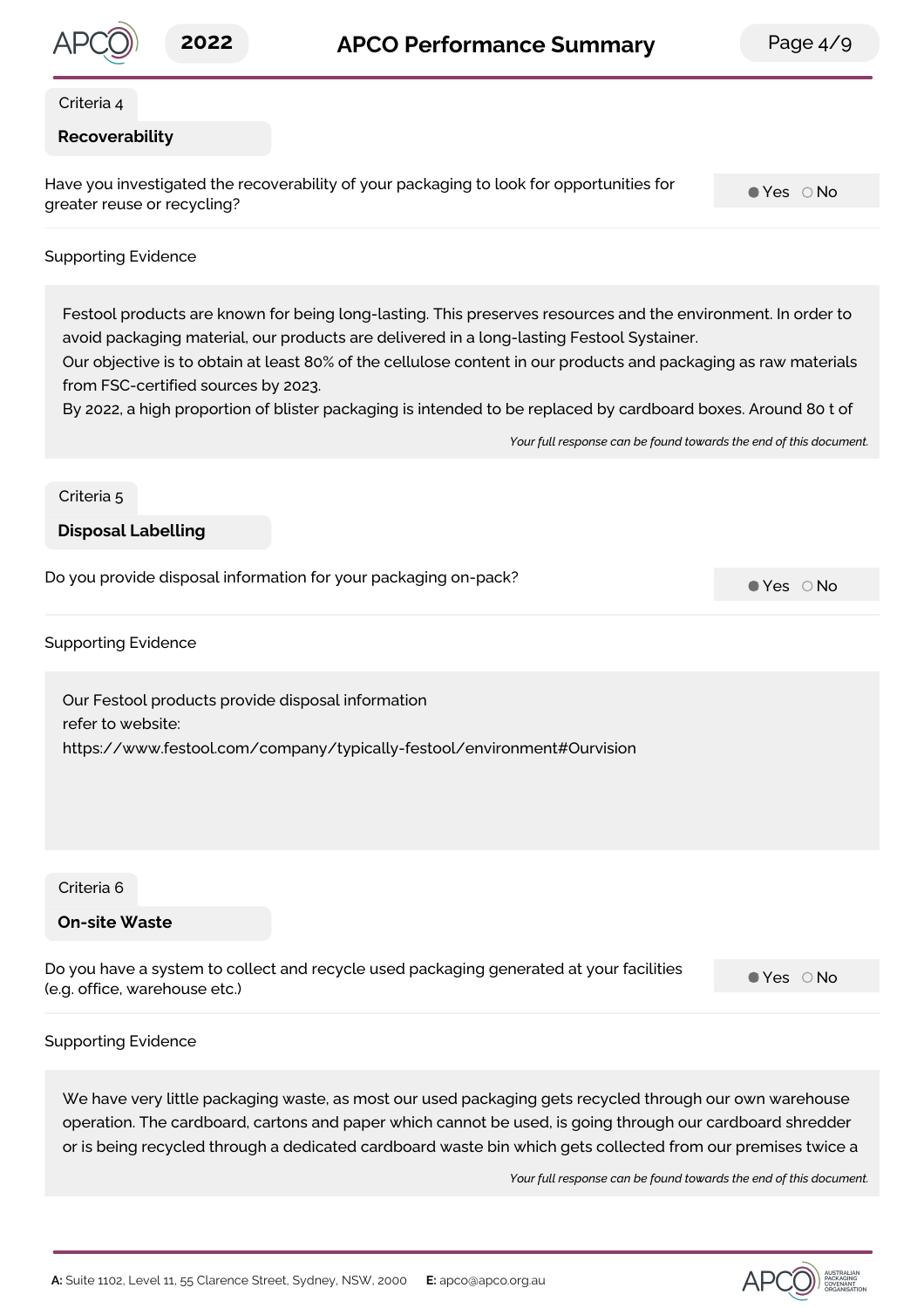

#### Criteria 7

## **Problematic Materials**

Which of the following activities do you undertake to help reduce the impact of litter?

- $\blacksquare$ Conduct regular clean-ups on-site
- $\bigcap$ Participate in Business Clean-Up Day
- $\bigcirc$ Redesign packaging to eliminate components that may have the propensity to become litter
- $\circ$ Other (please specify)

Please specify

Information provided by our main supplier, Festool Germany, is that by 2022, a high proportion of blister packaging is intended to be replaced by cardboard boxes. Around 80t (globally) of plastic can consequently be substituted by a more sustainable material.

 $\circ$ None of the above

Supporting Evidence

We have a yearly Business Clean-Up-Day, usually towards the end of the year

# **Additional Information**

#### $\circ$ No additional information

Please tell us about any innovative packaging sustainability initiatives you have implemented during your chosen 12 month reporting period.

We have heavily reduced the use of plastic strapping in our warehouse operation. Only cartons which exceed a weight of around 15 - 20 kgs get strapped using our strapping machines. The rest of the cartons only get taped. We were able to heavily reduce the usage of plastic strapping without compromising transport and product safety.

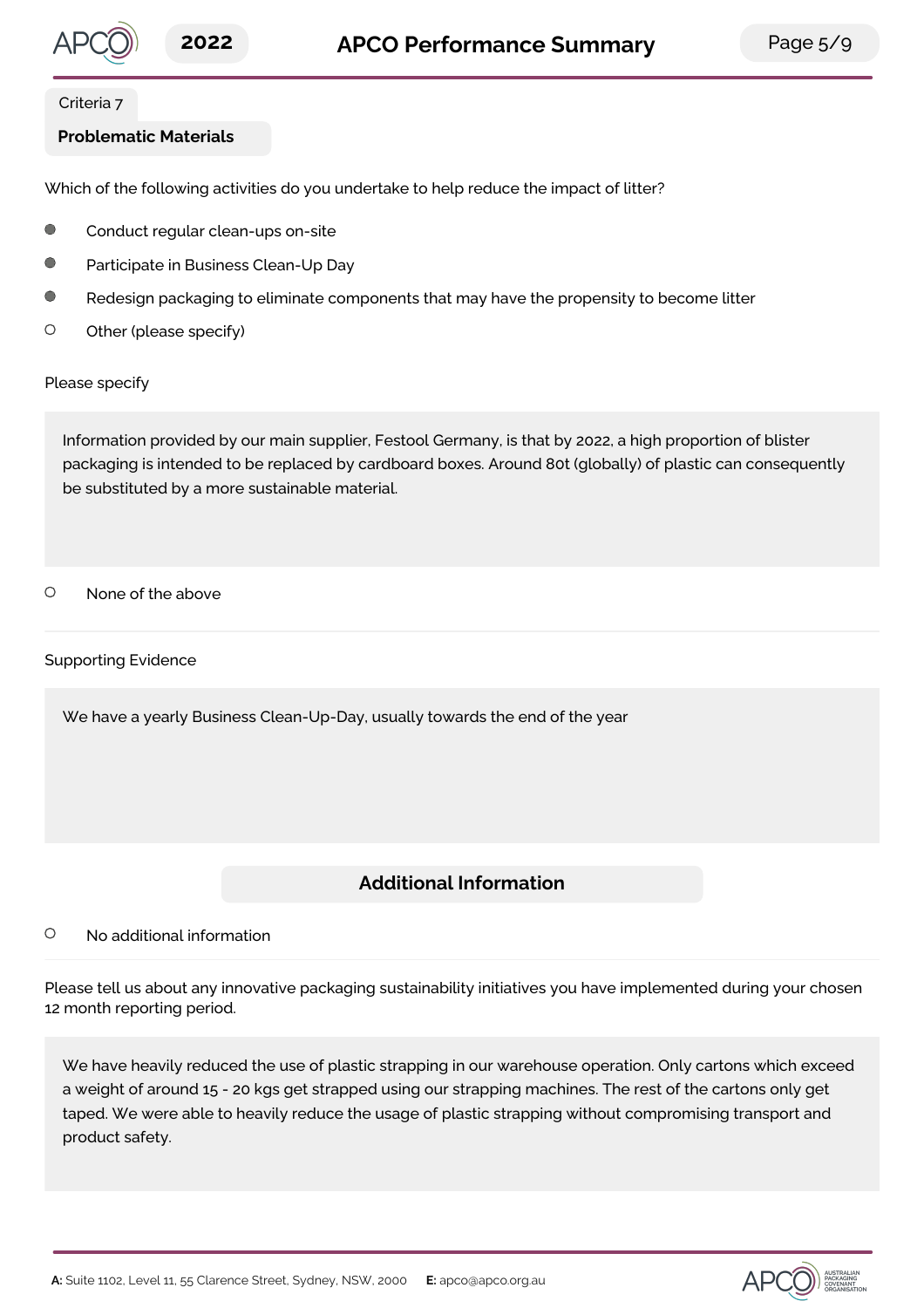

Please tell us of any constraints you may have had during your chosen 12 month reporting period that has impacted on your packaging sustainability initiatives and Covenant obligations.

Dealing with German Power Tools companies, the standards are already high in order to comply with their own local laws, requirements and own company policies as well as their company vision in terms of commitment to the environment:

Festool Germany Vision Statement:

Environmental policy is part of the company's sustainability management system.

*Your full response can be found towards the end of this document.*

# **Full Open Responses**

Criteria 1 - Supporting Evidence

We have a Policy in place - Evaluating and procuring packaging using the SPG Guide Lines - Policy Statement: The SPG (Sustainable Packaging Guidelines) assist the APC (Australian Packaging

Covenant) signatories to review and optimize consumer packaging to make efficient use of resources and reduce environmental impact without compromising product quality and safety.

Purpose:

Four key principles need to be considered in the design or procurement of packaging to improve its sustainability Sustainable packaging is:

Fit-for-purpose

Resource efficient

Made from low-impact materials

Reusable or recyclable at the end of its useful like

Adoption and Implementation of the guidelines:

Apply the SPG guidelines to all new packaging

Review all existing consumer packaging according to the APC Action Plan (refer to

5 year Action Plan for schedule of reviewing of existing packaging and further

information)

Fit-for-purpose:

Meet technical performance requirements

Minimise supply chain costs

Meet consumer needs and expectations, including for accessibility

Resource Efficient:

Minimise materials

Use recycled materials

Minimise transport impacts

Maximise water and energy efficiency

Low-impact materials:

Minimise risks associated with potentially toxic and hazardous materials

Use renewable or recyclable materials

Use materials from responsible suppliers

Resource recovery:

**N** Design for reuse where appropriate

**Ⅳ** Design for recovery

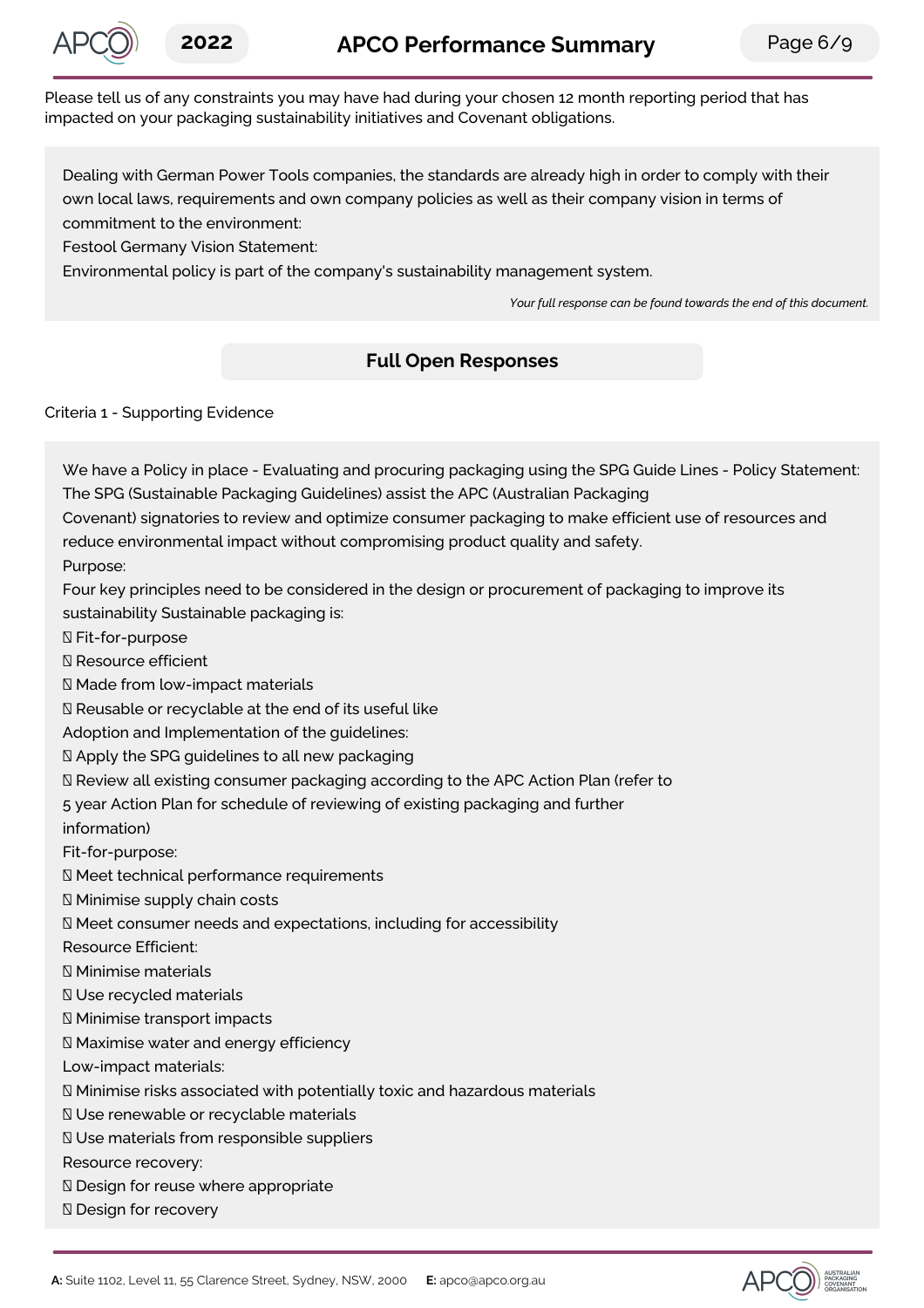

Design for litter reduction

Inform consumers about appropriate disposal

Responsible suppliers:

Packaging materials should be purchased from companies that have commitment to

environmental sustainability and a documented environmental management system.

Product stewardship is a commitment to responsible environmental management at

every stage of the packaging supply chain, including the manufacture of raw materials and components. Companies can reduce the environmental impacts of their packaging by working with suppliers that have a strong commitment to responsible environmental management.

Design for transport:

Packaging should be designed to maximise the efficiency of transport through light weighting, fully utilising shipping space (cubing out) and using bulk packaging for distribution where appropriate. More efficient distribution packaging (secondary and tertiary packaging) can result in cost savings.

General Information:

The guidelines articulate the definition and principles of "sustainable packaging" so that all parties in the packaging supply chain work toward the same vision. The Guide lines assist in the design, manufacture and end-of-life management of packaging, tackling the sometimes conflicting demands of market performance and cost, consumer protection, and the environmental health, while meeting the needs of a sustainable society.

As all new product development, research and design is being carried out at supplier level in Germany, we have a limited influence in terms of decisions making of product or packaging. Nevertheless, we will endeavor to contribute to the decision making wherever we see an opportunity for improvement.

# Criteria 3 - Supporting Evidence

### Policy Statement:

Tooltechnic Systems Australia is committed to preventing waste whenever possible through the efficient use of natural resources. One of the ways this can be done is by buying products that are recyclable or made from recycled content material. The products should contain the highest amount of post-consumer material and be recyclable.

Purpose:

The purpose of this policy is to provide a procurement framework that will advance the sustainable use of resources. Tooltechnic Systems will demonstrate that its procurement decisions can improve markets for recycled products, enhance environmental quality and be resource responsible. Tooltechnic Systems prefers the purchase of local recycled and environmentally preferable products whenever they perform satisfactorily and when they are available at a reasonable price.

It is Tooltechnic Systems' policy to buy recyclable products whenever feasible. General Information:

There are many recycled materials and environmentally friendly products which are fit for purpose, made to existing specifications, and supplied at realistic and affordable

prices. Purchasers should adhere to the policy when any goods or services are procured. The policy not only outline that the procurers should always consider recycled products first, but also why recycled materials should be considered first.

Recycled materials are: materials that have been reprocessed from recovered

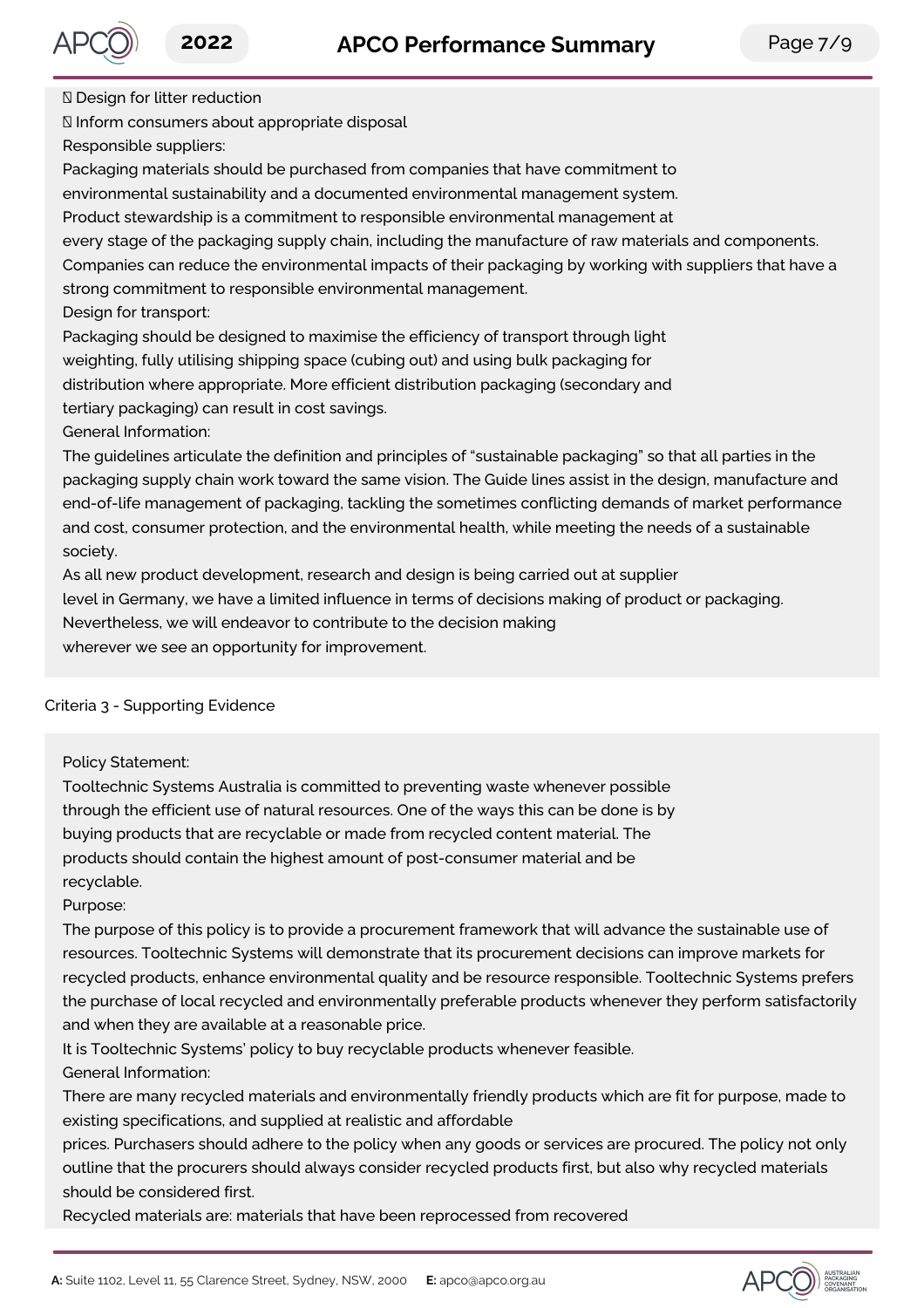

material by means of a manufacturing process and made into a final product or into a component for incorporation into a product. Recycled products are: materials that have been recovered, processed and used as a raw material for the manufacture of a useful new product through a commercial process. These products will contain a specified percentage of material that would otherwise have been disposed of as wastes. Procedure: Wherever possible and practicable, Tooltechnic Systems Purchasers (Logistics Manager, Logistics Controller, Office Manager, Marketing Department and Operations Manager) will pursue the following goals and adhere to the specified principles when procuring office supplies, packaging material, printed matters and prints, cardboard boxes and other products:  $\mathbb D$  Purchases shall be only made once it has been determined that they product or service is necessary Evaluate all goods and equipment requested to purchase by using the following guide lines  $\mathbb N$  Procurement decisions shall be made in the context of the waste hierarchy to reduce, reuse and recycle REDUCE – Using less in the first place and avoiding waste. Examples of this include purchasing in bulk to reduce packaging  $N$  REUSE – Using the same item more than once, and extending the useful life of products and equipment before replacing an item.  $\mathbb N$  RECYCLE – Purchase products that contain recycled materials or those that have or can be re-manufactured. Must meet the relevant quality standards and must be fit-for-purpose. Packaging should be designed to meet market and consumer needs, while minimising net impact in a cost-effective way Actively promote buying recycled material

Criteria 4 - Supporting Evidence

Festool products are known for being long-lasting. This preserves resources and the environment. In order to avoid packaging material, our products are delivered in a long-lasting Festool Systainer.

Our objective is to obtain at least 80% of the cellulose content in our products and packaging as raw materials from FSC-certified sources by 2023.

By 2022, a high proportion of blister packaging is intended to be replaced by cardboard boxes. Around 80 t of plastic can consequently be substituted by a more sustainable material.

Our products are assessed for their possible risk potential for people and the environment.

Our products and packaging are developed and labelled in accordance with the global harmful substances requirements.

Our suppliers are bound to comply with our in-house environmental standard for compliance with environmental requirements.

refer to website: https://www.festool.com/company/typically-festool/environment#Ourvision

# Criteria 6 - Supporting Evidence

We have very little packaging waste, as most our used packaging gets recycled through our own warehouse